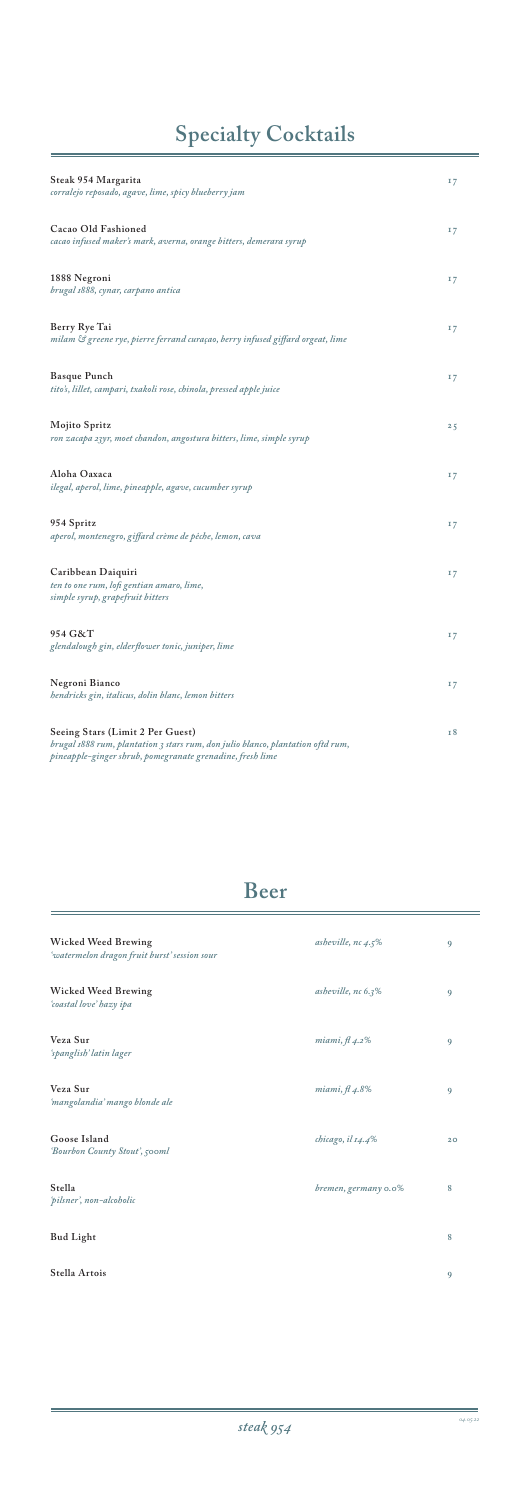| Riesling, Selbach 'Incline' Mosel, Germany                                 | 2019 | $I_4$          |
|----------------------------------------------------------------------------|------|----------------|
| Moscato d'asti, Tintero Sori' Gramella Piemonte, Italy                     | 2020 | I <sub>3</sub> |
| Grüner Veltliner, Schloss Gobelsburg Kamptal, Austria                      | 2020 | $I_4$          |
| Pinot Grigio, Kurtatsch Alto Adige, Italy                                  | 2019 | 16             |
| Pinot Bianco, Kettmeir Alto Adige, Italy                                   | 20I9 | $I_4$          |
| Chenin Blanc, Aperture Sonoma, California                                  | 2020 | 16             |
| Sauvignon Blanc, Long Meadow Ranch Rutherford, CA                          | 2020 | <b>18</b>      |
| <b>Sauvignon Blanc, Southern Right</b> Hemel-en-Aarde Valley, South Africa | 2020 | <b>16</b>      |
| Albariño, Granbazán Rias Baixas, Spain                                     | 20I9 | $I_4$          |
| Chardonnay, Domaine Laroche, Chablis, 'Saint Martin' Burgundy, France      | 2018 | 25             |
| Chardonnay, FEL Anderson Valley, California                                | 2018 | 2I             |
| Chardonnay, Merryvale Carneros, California                                 | 2018 | 25             |
|                                                                            |      |                |

## **White**

| Etna Rosso, Graci Sicily, Italy                          | 2019 | 20 <sub>o</sub> |
|----------------------------------------------------------|------|-----------------|
| Pinot Noir, Alexana Willamette Valley, Oregon            | 20I9 | 20 <sub>o</sub> |
| Syrah Blend, JL Chave 'Mon Couer' Côtes du Rhône, France | 2018 | 17              |
| Tempranillo Blend, Cune 'Reserva' Rioja, Spain           | 20I4 | 20 <sup>°</sup> |
| Chateau Chapelle D'Alienor, Bordeaux Superieur           | 20I8 | 16              |
| Malbec, Susana Balbo Uco Valley, Argentina               | 2017 | 16              |
| Cabernet Sauvignon, Clos du Val, Napa Valley, CA         | 2019 | 25              |
|                                                          |      |                 |

| Langhe Nebbiolo "Sbirolo", Marchesi di Barolo Piemonte, Italy          | 2019 | 18 |
|------------------------------------------------------------------------|------|----|
| Cabernet Sauvignon, Metier, <i>Columbia Valley</i> , <i>Washington</i> | 2020 | 17 |
| Red Blend, Chocolate Block Swartland, South Africa                     | 2019 | 20 |

## **Red**

| Rosé                                                        |      |     |
|-------------------------------------------------------------|------|-----|
| Peyrassol 'Cuvée des Commandeurs' Cotes de Provence, France | 2020 | T 8 |
| Lucy Monterey County, CA                                    | 2020 | т 6 |

# **Wine By The Glass**

 $vint$  \$

| Sparkling                                                  |           |                |
|------------------------------------------------------------|-----------|----------------|
| Cava Gran Reserva, Roger Goulart Catalonia, Spain          | 2017      | 15             |
| Crémant d'Alsace Brut Rosé, Lucien Albrecht Alsace, France | <b>NV</b> | I <sub>5</sub> |
| Champagne, Moet & Chandon, Impérial Brut France            | <b>NV</b> | 25             |
| Prosecco, Bisol Jeio Brut                                  | <b>NV</b> | I <sub>3</sub> |

## **Sake**

| Hakkaisan Awa Clear Sparkling 360ml                     | 80  |
|---------------------------------------------------------|-----|
| Hakkaisan Yukimuro 3 Year "Snow Aged" Junmai GinjoI 20% | 11  |
| Oze no Yukidoke Junmai Daiginjo 20%                     | 1 I |
| Senkin "Immortal Wing" Modern Muku Junmai Daiginjo 202  | 8   |
| Soto Junmai Daigingo 20%                                | 13  |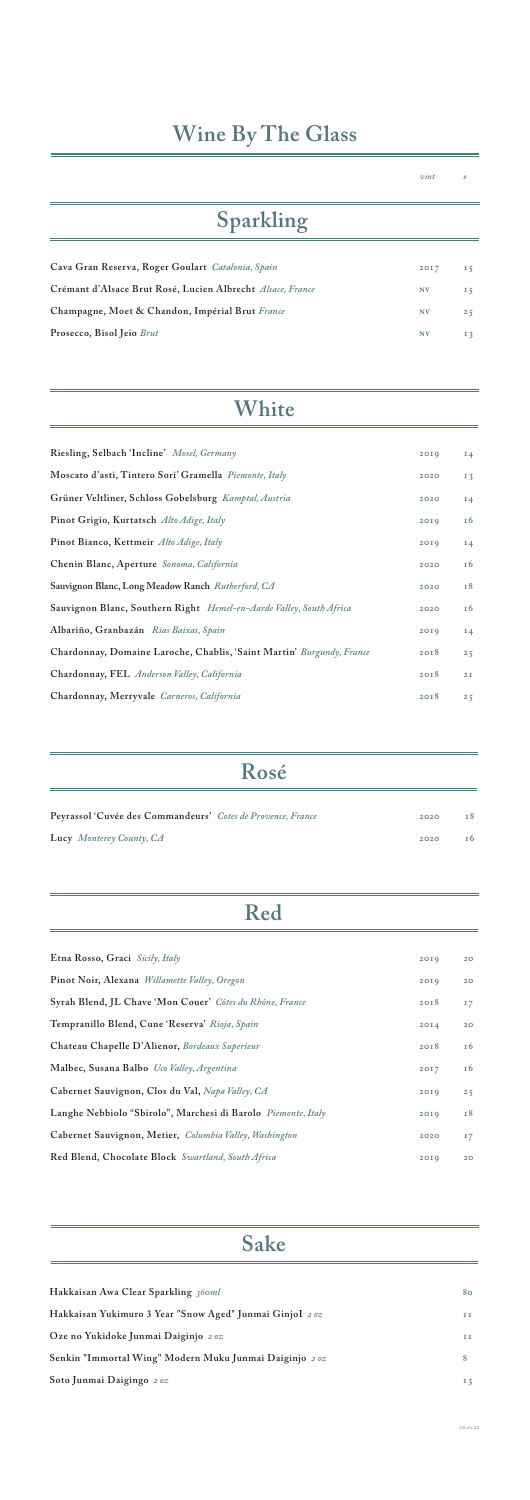# **Half-Bottles** (375 ml)

# **Large Bottle Formats**

| bin             |                                                                | vint      | s   |
|-----------------|----------------------------------------------------------------|-----------|-----|
|                 | CHAMPAGNE & SPARKLING HALF-BOTTLES (375 ML)                    |           |     |
| OOI             | Louis Roederer, Brut Rosé Reims                                | <b>NV</b> | 95  |
| 002             | Ruinart, Brut Rosé Reims                                       | <b>NV</b> | 130 |
| 003             | Billecart Salmon, Brut Mareuil-sur-Ay                          | <b>NV</b> | 90  |
|                 |                                                                |           |     |
|                 | WHITE HALF-BOTTLES (375 ML)                                    |           |     |
| O <sub>3I</sub> | Duckhorn Vineyards, Sauvignon Blanc Napa Valley, CA            | 2019      | 38  |
|                 |                                                                |           |     |
|                 | RED HALF-BOTTLES $(375 \text{ ML})$                            |           |     |
| 054             | Duckhorn Vineyards, Merlot Napa Valley, CA                     | 2019      | 65  |
| 056             | Duckhorn Wine Co., Pinot Noir, 'Goldeneye' Anderson Valley, CA | 2017      | 68  |
| 057             | Kosta Browne, Pinot Noir Sonoma Coast, CA                      | 20I9      | 110 |
| 05I             | Paul Hobbs 'Crossbarn', Cabernet Sauvignon Napa Valley         | 2017      | 90  |

|     | <b>CHAMPAGNE MAGNUMS</b>                                       |             |     |
|-----|----------------------------------------------------------------|-------------|-----|
| 900 | Veuve Clicquot Ponsardin, 'Yellow Label' Brut Reims Nv         | <b>NV</b>   | 350 |
|     | <b>WHITE MAGNUMS</b>                                           |             |     |
| 940 | Pahlmeyer, Chardonnay Napa Valley, CA                          | 20I3        | 535 |
|     | <b>RED MAGNUMS</b>                                             |             |     |
| 924 | Wayfarer, Pinot Noir Sonoma County, CA                         | 20I4        | 500 |
| 925 | Belle Glos, Pinot Noir, "Taylor Lane" Sonoma County, CA        | <b>20II</b> | 250 |
| 926 | Daou "Soul of a Lion", Cabernet Sauvignon Paso Robles, CA      | 2018        | 550 |
| 927 | Silverado Vineyards "SOLO", Cabernet Sauvignon Napa Valley, CA | 2018        | 400 |
| 928 | Silver Oak, Cabernet Sauvignon Napa Valley, CA                 | 2018        | 550 |
| 929 | Orin Swift, 'Papillon' Napa Valley, CA                         | 20I9        | 400 |

#### **Jeroboams** (3L/4 standard bottles)

| 930 | Jean-Luc Colombo, 'Cape Bleue' Rosé <i>Provence</i> , France | <b>20TT</b> | 280 |
|-----|--------------------------------------------------------------|-------------|-----|
| 93I | Veuve Clicquot Ponsardin, 'Yellow Label' Brut Reims          | <b>NV</b>   | 565 |
| 932 | Cakebread, Cabernet Sauvignon Napa Valley                    | 2018        | 400 |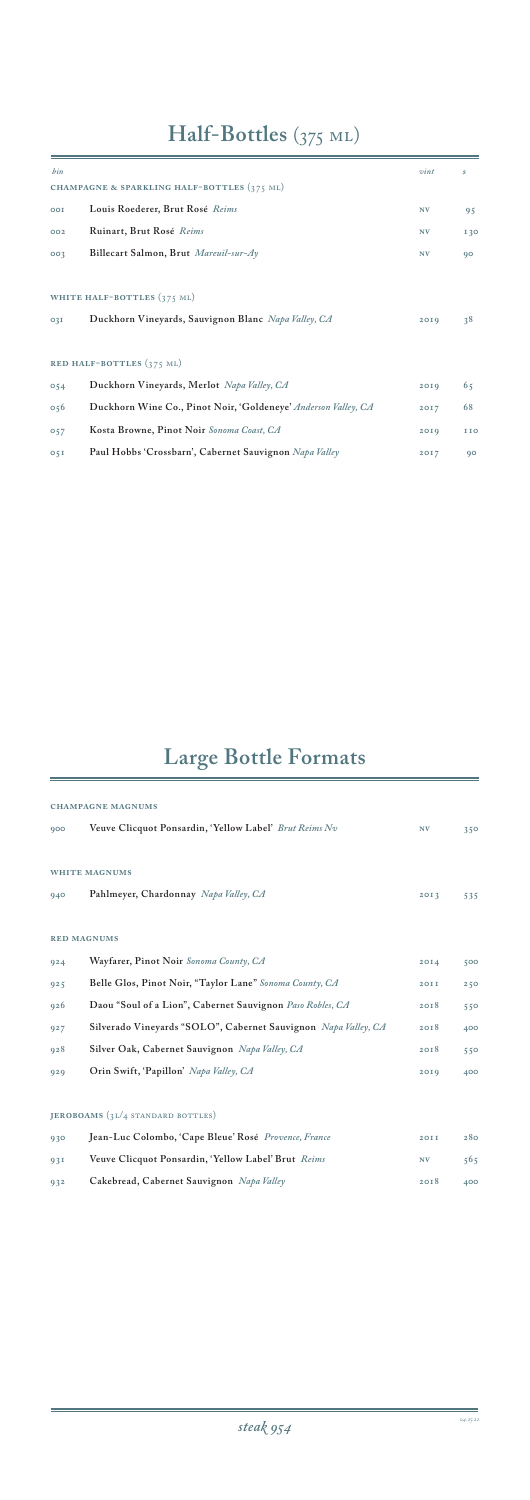# **Champagne**

| bin              |                                                                         | vint | $\dot{\mathcal{S}}$ |
|------------------|-------------------------------------------------------------------------|------|---------------------|
| <b>IOOO</b>      | Bérèche et Fils, Brut Réserve', Ludes                                   | NV   | 170                 |
| <b>IOOI</b>      | Billecart-Salmon, 'Brut Réserve' Mareuil-sur-Ay                         | N V  | 135                 |
| <b>IOO2</b>      | Bollinger, 'Special Cuvée', Brut Ay                                     | N V  | 210                 |
| 1004             | Jeeper, 'Cuvée Grande Réserve Chardonnay', Brut Épernay                 | N V  | 180                 |
| 1005             | Jeeper, 'Cuvée Naturelle' Extra Brut Épernay                            | N V  | 275                 |
| 1006             | Krug, 'Grande Cuvée', Brut Reims                                        | N V  | 400                 |
| 1007             | Louis Roederer, 'Cristal', Brut Reims                                   | 2013 | 605                 |
| 1008             | 'Dom Pérignon', Brut Épernay                                            | 2012 | 498                 |
| IIII             | Moët & Chandon, 'Impèrial', Brut Épernay                                | N V  | 128                 |
| 1113             | Nicolas Feuillatte, 'Palms d'Or', Brut Chouilly                         | 2002 | 348                 |
| <b>III4</b>      | Perrier-Jouët, 'Belle Epoque'/'Fleur de Champagne', Brut <i>Épernay</i> | 2013 | 380                 |
| III <sub>6</sub> | Ruinart, Blanc de Blancs, Brut Reims                                    | N V  | 200                 |
| III8             | Veuve Clicquot Ponsardin 'Yellow Label' Brut                            | N V  | I <sub>50</sub>     |
| III9             | Bouquin-Dupont Fils, Grand Cru Blanc de Blancs Avize                    | N V  | 128                 |
| <b>II20</b>      | Charles Heidsieck, Blanc de Blancs Reims                                | N V  | 148                 |
| <b>II2I</b>      | Telmont, Reserve Brut Damery                                            | NV   | 138                 |
| <b>I200</b>      | Krug, Brut Rosé Reims                                                   | NV   | 575                 |
| <b>I20I</b>      | Moët & Chandon, 'Impèrial Rosé', Brut Épernay                           | N V  | 180                 |
| 903              | Veuve Clicquot Ponsardin, Brut Rosé Reims                               | N V  | 190                 |
| 1203             | Telmont, Reserve Brut Rose' Damery                                      | N V  | 168                 |
| 1009             | Laurent Perrier, Brut                                                   | 2008 | 198                 |

| <b>BTG</b>  | Roger Goulart, Cava Gran Reserva, Extra Brut Catalonia, Spain    | 2017      | 68              |
|-------------|------------------------------------------------------------------|-----------|-----------------|
| <b>I30I</b> | Schramsberg, 'J. Schram', Brut North Coast, CA                   | 2007      | 298             |
| I 302       | Sea Smoke, 'Sea Spray', Blanc de Noirs, Brut Sta. Rita Hills, CA | 20I3      | 215             |
| 1303        | Sparkling Red, Otello Lambrusco Emilia-Romagna, Italy            | N V       | 65              |
| 1205        | Ca' del Bosco, Cuvee' Prestige Franciacorta                      | <b>NV</b> | IO <sub>5</sub> |
| <b>BTG</b>  | Imperiale, Prosecco Millesimato Veneto, Italy                    | 2020      | 60              |
| <b>BTG</b>  | Lucien Albrecht, Cremant d'Alsace, Brut Rose' Alsace, France     | <b>NV</b> | 68              |
| <b>I204</b> | Schramsberg, 'J.Schramm' Brut Rose North Coast CA                | 2000      | 328             |

# **Sparkling**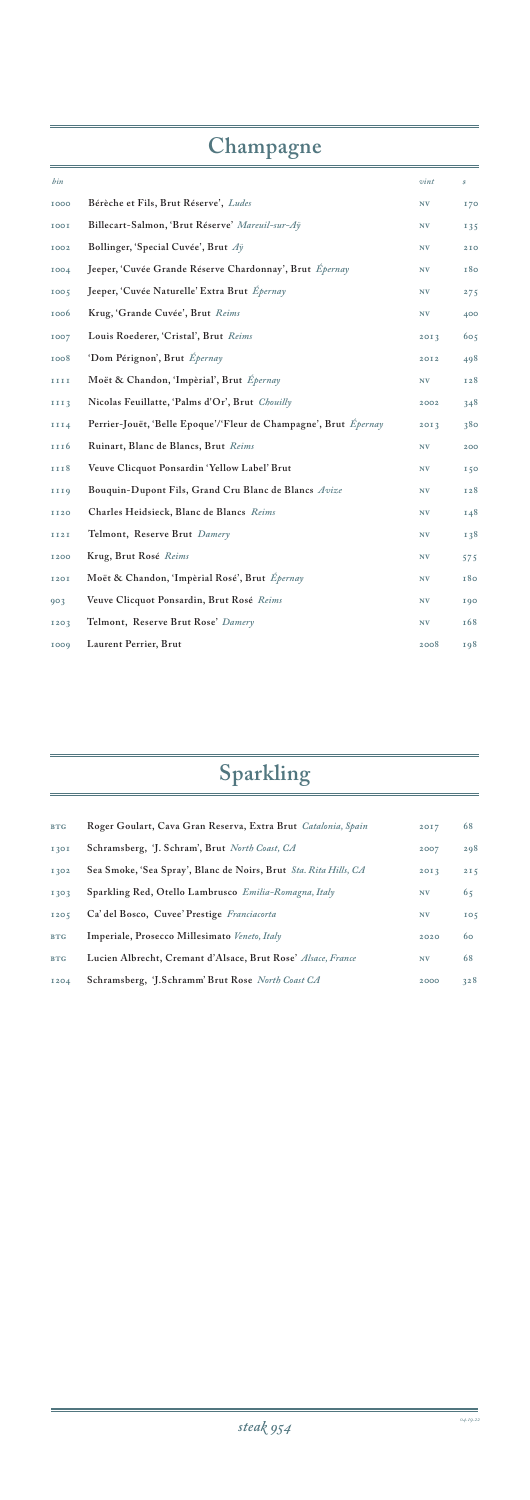| bin        |                                                              | vint | $\mathcal{S}% _{M_{1},M_{2}}^{\alpha,\beta}(\varepsilon)$ |
|------------|--------------------------------------------------------------|------|-----------------------------------------------------------|
| IOI        | Cade Napa Valley, CA                                         | 2020 | 90                                                        |
| IO3        | Cloudy Bay Marlborough, New Zealand                          | 202I | 80                                                        |
| <b>104</b> | Ellman Family Vineyards, 'Caryn Renae' Rutherford, CA        | 2016 | <b>I20</b>                                                |
| 107        | Matanzas Creek Sonoma County, CA                             | 2019 | 65                                                        |
| 108        | Merry Edwards Russian River Valley, CA                       | 2019 | <b>I20</b>                                                |
| 109        | Domaine de Chevalier, Bordeaux Blanc Pessac-Leognan, France  | 2018 | 250                                                       |
| <b>IIO</b> | Domaine de Ladoucette, Pouilly-Fume' Loire Valley, France    | 2019 | 108                                                       |
| III        | Provenance Napa Valley, CA                                   | 2019 | 68                                                        |
| II2        | Chateau de Sancerre, Sancerre Loire Valley, France           | 2019 | 90                                                        |
| <b>BTG</b> | Domaine Yves Martin Chavignol, Sancerre Loire Valley, France | 2019 | 70                                                        |
| II5        | Groth Napa Valley, California                                | 2020 | 70                                                        |
| 116        | Aperture Sonoma County                                       | 2020 | 80                                                        |
| <b>II7</b> | Baron-Foucher, Sancerre Loire Valley, France                 | 2019 | 75                                                        |
| II8        | Yount Ridge Napa Valley, CA                                  | 2018 | 80                                                        |
| <b>II9</b> | Gilles Lesimple, Sancerre Chavignol Loire Valley, France     | 2020 | 75                                                        |
| <b>BTG</b> | <b>Southern Right</b> Hemel-en-Aarde Valley, South Africa    | 2020 | 60                                                        |

| <b>I20</b> | Alois Lageder, Pinot Bianco Dolomiti, Alto Ridge   | 2020 | 60  |
|------------|----------------------------------------------------|------|-----|
| 126        | Pighin, Pinot Grigio Friuli                        | 2020 | 65  |
| <b>I22</b> | Pieropan, Soave Classico Veneto                    | 20I9 | 70  |
| I27        | Santa Margherita, Pinot Grigio Alto Adige          | 202I | 70  |
| 128        | Jermann, 'Where Dreams' Chardonnay Friuli          | 2018 | 158 |
| <b>I24</b> | Jermann, 'Vintage Tunina' White Blend Friuli       | 20I8 | 180 |
| <b>I29</b> | Matteo Correggia, Roero Arneis Piemonte            | 20I9 | 68  |
| <b>BTG</b> | Kurtatsch, Pinot Grigio Alto Adige                 | 20I9 | 65  |
| <b>BTG</b> | Kettmeir, Pinot Bianco Alto Adige                  | 2020 | 65  |
| <b>I2I</b> | Gradis Ciutta Bratinis, White Blend Collio, Friuli | 2017 | 100 |

## **Italian White**

## **International White**

| 131             | Château La Nerthe, Chateauneuf du Pape Southern Rhône, France  | 2019 | I25             |
|-----------------|----------------------------------------------------------------|------|-----------------|
| I32             | Hugel, Gewurztraminer Alsace, France                           | 20I3 | 75              |
| I33             | Gaia, 'Wild Ferment' Assyrtiko Santorini, Greece               | 2019 | 80              |
| <b>BTG</b>      | Schloss Gobelsburg, Gruner Veltliner Kamptal, Austria          | 2020 | 80              |
| $I\,34$         | Mas de Daumas Gassac Blanc, White Blend Languedoc, France      | 2015 | <b>IIO</b>      |
| <b>BTG</b>      | Selbach, 'Incline' Riesling Mosel, Germany                     | 2019 | 60              |
| 136             | Hamilton Russell, Chardonnay Walker Bay, South Africa          | 2020 | 90              |
| 137             | Donnhoff, Riesling Nahe, Germany                               | 2016 | 100             |
| 138             | Susanna Balbo, 'Crios' Torrontes Argentina                     | 2016 | 60              |
| I39             | Kurger-Rumpf, Riesling Trocken Nahe, Germany                   | 2016 | 70              |
| <b>BTG</b>      | Granbazan, Albarino Rias Baixas, Spain                         | 2020 | 60              |
| <b>140</b>      | Amelia, Chardonnay Valle del Limari                            | 2018 | IO <sub>5</sub> |
| I4I             | Tokaj-Hetszolo, Dry Furmint Tokaj, Hungary                     | 2018 | 60              |
| I42             | Txampian, Txacoli Basque Region, Spain                         | 2018 | 65              |
| I43             | Aslina, Chardonnay Western Cape, South Africa                  | 2020 | 75              |
| I44             | Leewin Estate, Art Series Chardonnay Margaret River, Australia | 2018 | 205             |
| 145             | Lopez de Heredia, 'Vina Gravonia' Crianza                      | 2012 | <b>IOO</b>      |
| I <sub>46</sub> | Lopez de Heredia, 'Vina Tondonia' Reserva                      | 2009 | 145             |

# **Sauvignon Blanc**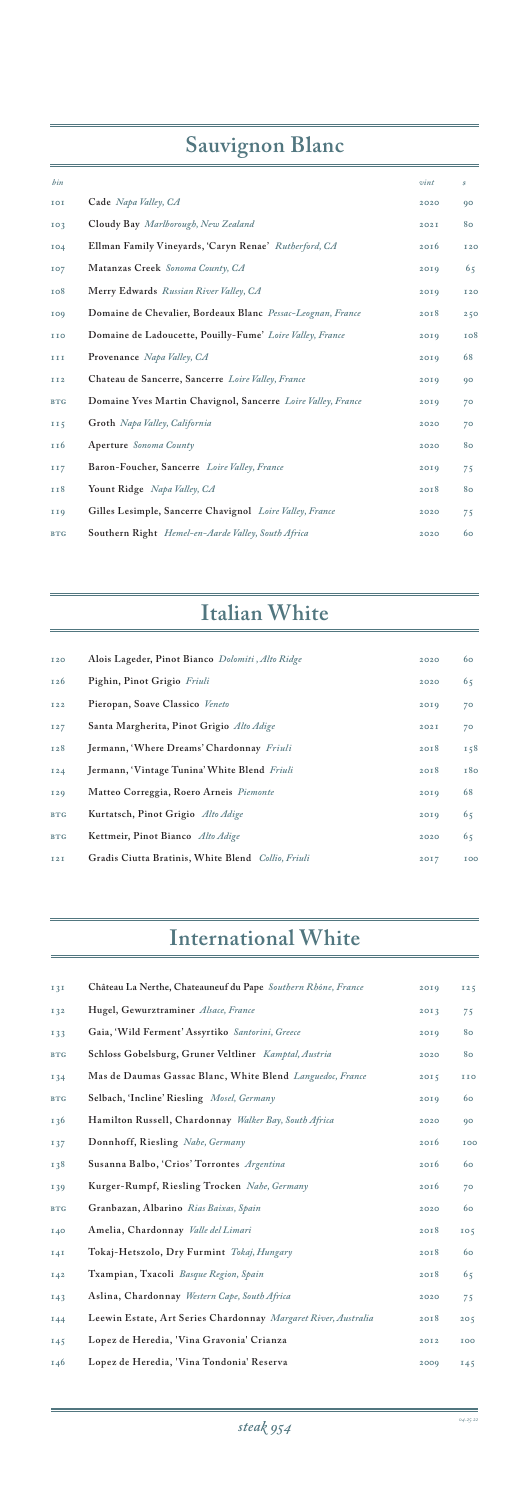

| <b>I</b> 90 | Trefethen, Riesling Napa Valley, CA                      | 20I6 | 78         |
|-------------|----------------------------------------------------------|------|------------|
| IQI         | Jaffurs, White Blend Santa Barbara, CA                   | 20I6 | <b>TOO</b> |
| IQ2         | Darioush, Viognier Napa Valley, CA                       | 20I9 | 130        |
| 193         | Stag's Leap Winery, Viognier Napa Valley, CA             | 20I9 | 88         |
| I35         | Chateau Ste Michelle, 'Eroica' Riesling Washington State | 2019 | 70         |

# **American White**

| 169        | Davis Estates, 'Hungry Blonde' Calistoga, CA                 | 2018 | 98              |
|------------|--------------------------------------------------------------|------|-----------------|
| 170        | Cakebread Napa Valley, CA                                    | 2020 | 125             |
| 171        | Plumpjack Napa Valley, CA                                    | 2019 | 145             |
| 172        | Judge Palmer, 'Bacigalupi Vineyard' Russian River Valley, CA | 2018 | I38             |
| 177        | Stag's Leap Wine Cellars 'Karia' Napa Valley, CA             | 2019 | 80              |
| 178        | Daou Paso Robles, CA                                         | 2020 | 70              |
| 173        | Far Niente Napa Valley, CA                                   | 2019 | 170             |
| 174        | Girard Russian River Valley, CA                              | 2019 | 85              |
| 179        | ZD Wines Napa Valley, CA                                     | 2017 | <b>IOO</b>      |
| 175        | Wayfarer Sonoma Coast, CA                                    | 2019 | 190             |
| 176        | Flowers Sonoma Coast, CA                                     | 2019 | 98              |
| 181        | Melville, 'INOX' Sta. Rita Hills, CA                         | 2015 | 95              |
| 180        | Staglin, 'Salus' Napa Valley, CA                             | 2013 | 138             |
| 182        | Pahlmeyer Napa Valley, CA                                    | 2015 | 170             |
| <b>BTG</b> | Savoy Estate, 'Fel' Anerson Valley, CA                       | 2019 | 70              |
| 183        | Staglin, Estate Chardonnay Rutherford, CA                    | 20I9 | 300             |
| 184        | Groth 'Hillview Vineyard' Napa Valley, CA                    | 2018 | 108             |
| 185        | Amulet 'Fort Ross Vineyard' Sonoma Coast, CA                 | 2018 | <b>168</b>      |
| 186        | Hailstone Vineyards 'Restoration' Oakville, CA               | 2019 | II8             |
| 187        | The Vineyard House Oakville, CA                              | 2017 | 170             |
| 188        | Larry Hyde 'Hyde Vineyard Estate' Carneros, CA               | 2017 | 148             |
| 189        | Shafer 'Red Shoulder Ranch' Carneros, CA                     | 20I9 | I <sub>50</sub> |

| bin        |                                                                              | vint | \$. |
|------------|------------------------------------------------------------------------------|------|-----|
| <b>BTG</b> | Domaine Laroche, 'Saint Martin' Chablis Chablis                              | 20I9 | II5 |
| 151        | Domaine Jessiaume, Bourgogne Chardonnay Cote D'Or                            | 20I8 | 90  |
| I52        | Louis Jadot, Macon Villages Mâconnais                                        | 2020 | 68  |
| I53        | Domaine Vincent Latour, 1er Cru Meursault-Perrieres Cote de Beaune           | 20I8 | 400 |
| I54        | Paul Pernot, 'Clos de la Garenne' 1 er Cru Puligny Montrachet Cote de Beaune | 2020 | 350 |

# **American Chardonnay**

| IQ7        | Flowers, Rose of Pinot Noir Sonoma Coast, CA              | 2020 | 95  |
|------------|-----------------------------------------------------------|------|-----|
| <b>BTG</b> | Peyrassol Cuvee des Commandeurs Cotes de Provence, France | 2020 | 85  |
| 198        | Chateau d'Esclans 'Garrus', Cotes de Provence, France     | 2019 | 2I5 |
| <b>199</b> | Chateau Vannieres Bandol, France                          | 2020 | 78  |
| 195        | Château La Mascarone Cotes de Provence, France            | 2020 | 70  |
| 196        | Txampian, Txacoli Rose Basque Region, Spain               | 2020 | 70  |

## **Rosé**

# **White Burgundy**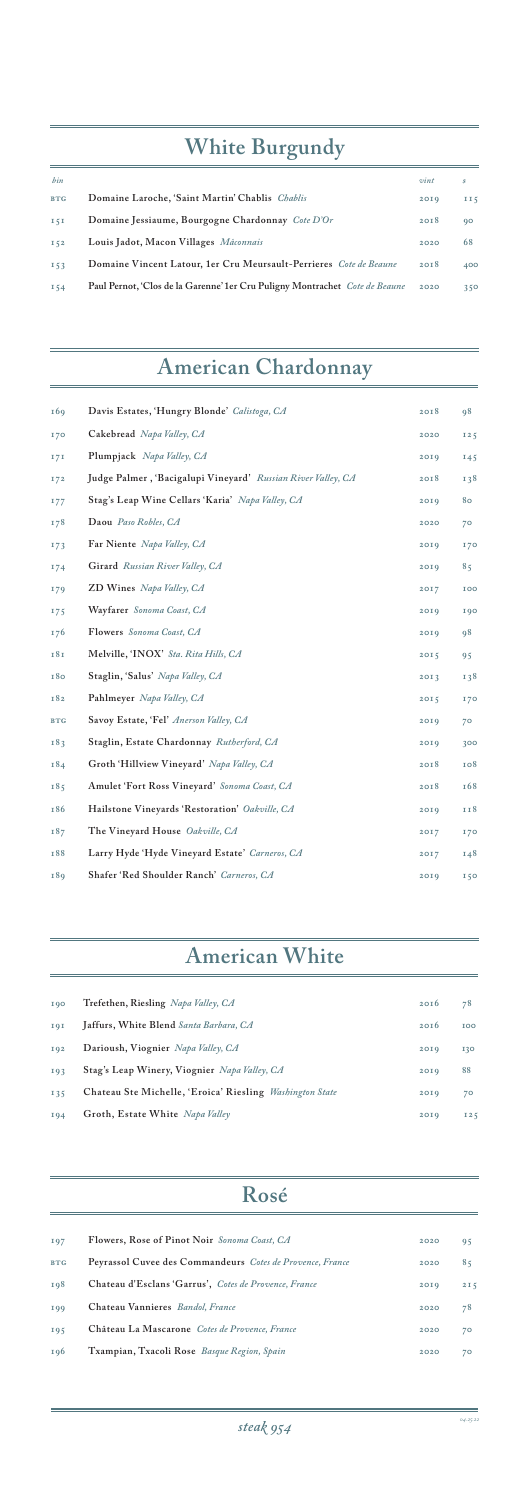

## **WASHINGTON STATE 314 Leonetti Cellar** *Walla Walla Valley* **2018 230 315 NxNW** *Columbia Valley* **2015 75 316 Powers, 'Champoux Vineyard Reserve' Horse Heaven Hills 2018 85 236 Quilceda Creek** *Columbia Valley* **2018 505 332 Mattheus** *Columbia Valley* **2019 80 California 380 Crown Point, Cabernet Sauvignon** *Happy Canyon of S.Barbara* **2016 298 381 Hawk and Horse, Cabernet Sauvignon** *Red Hills of Lake County* **2009 198 382 Marietta Cellars, 'Game Trail' Cabernet Sauvignon** *Yorkville Highlands* **2018 115** BTG **Niner, Cabertnet Sauvignon** *Paso Robles* **2018** 125 **386 Daou Reserve, Cabernet Sauvignon** *Paso Robles* **2019 105 387 Daou, Cabernet Sauvignon** *Paso Robles* **2020 75 SONOMA COUNTY 303 Silver Oak** *Alexander Valley* **2017 150 353 Aperture** *Alexander Valley* **2019 135 355 Aperture, 'Del Rio'** *Alexander Valley* **2017 275 356 Aperture, 'Oliver Ranch'** *Alexander Valley* **2019 275 348 Jordan** *Alexander Valley* **2018 195 NAPA VALLEY 319 Adaptation 'By Plumpjack Family' 2017 150 347 Antica by Antinori Family Estate 'Mountain Select' 2017 160 322 B.V., 'Georges de Latour - 'Private Reserve' 2016 330 323 Cade, 'Estate' Howell Mountain 2018 255 306 Cakebread Cellars 2019 200 325 Chappellet 2019 145 207 Dalla Valle 2015 630 327 Darioush 2018 305 313 Duckhorn Vineyards 2018 120 357 Dunn Vineyards 2017 280 312 Elizabeth Spencer 'Estate' 2018 105 328 Emblem by Michael Mondavi 2018 100 206 Heidi Barrett, 'Au Sommet'** *Atlas Peak* **2015 775 239 Kathryn Hall 2018 480 205 Lokoya** *Howell Mountain* **2015 988 204 Lokoya** *Mt. Veeder* **2015 988 203 'M' by Michael Mondavi** *Atlas Peak* **2015 448 202 'M' by Michael Mondavi** *Atlas Peak* **2016 408 201 Maya by Dalla Valle 2017 1045** *bin*  $\frac{1}{2}$  *s*

| 337             | Paul Hobbs                                     | 2017 | 250 |
|-----------------|------------------------------------------------|------|-----|
| 24I             | Paul Hobbs, 'Nathan Coombs Estate' Coombsville | 2013 | 580 |
| 244             | Paul Hobbs 'Beckstoffer Dr. Crane Vineyard"    | 2017 | 500 |
| 310             | Plumpjack 'Estate'                             | 2018 | 300 |
| 308             | Quilt by Joe Wagner                            | 2019 | IIO |
| 309             | Quilt Reserve by Joe Wagner                    | 2017 | 195 |
| 339             | Ramey                                          | 2015 | 135 |
| 340             | Sequoia Grove                                  | 2018 | 138 |
| 34 <sup>T</sup> | Silverado Vineyards, 'GEO' Coombsville         | 2017 | 180 |
| 342             | Silver Oak Napa Valley                         | 2017 | 299 |
| 343             | Spring Mountain                                | 20II | 265 |
| 345             | Stags' Leap Winery, 'The Leap'                 | 2018 | 250 |
| 346             | Staglin Family Vineyard, 'Salus'               | 2018 | 260 |

# **Cabernet Sauvignon**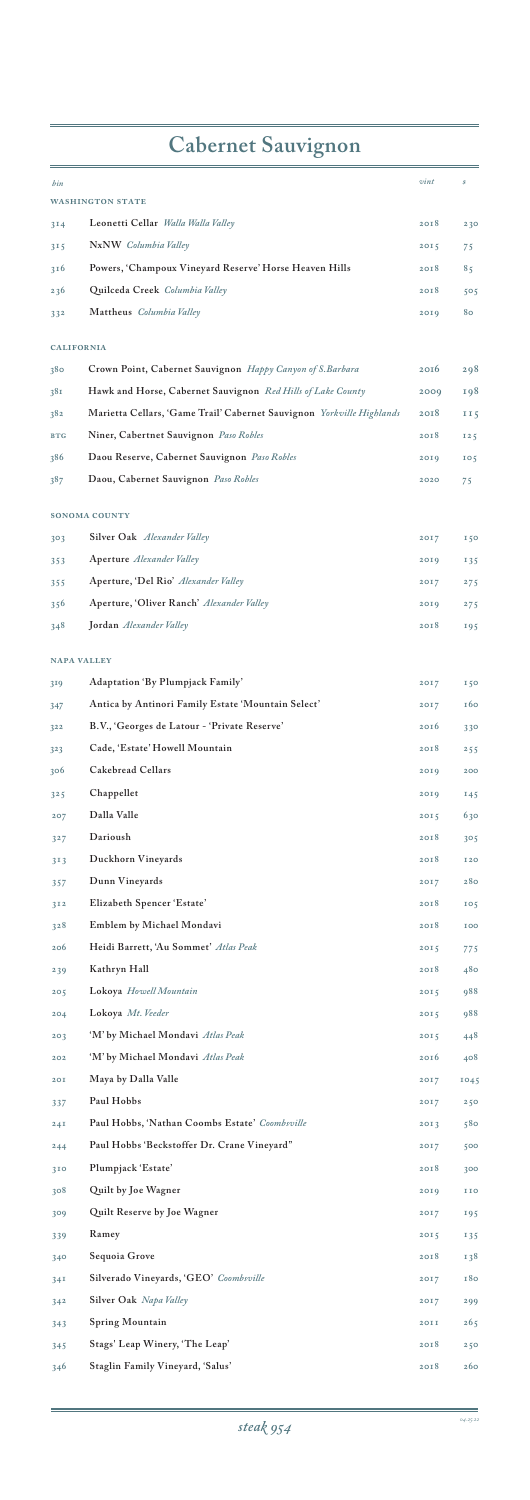## **NAPA VALLEY The Vineyard House 2010 550 The Vineyard House 2016 475 The Vineyard House 'Boss' 2015 750 Stag's Leap Wine Cellars, 'Artemis' 2018 170 Yount Ridge 2015 205 Decoy 2019 75 Revolver Wine Co., 'Vine/Vein' 2017 300 Hailstone Vineyards, 'The Proprietor's Reserve'** *Mt.Veeder* **2016 320 305 Wolf 's Head 2015 175 Stormy Weather 2017 305 Buoncristiani 2017 285 300 Stringer, 'Stagecoach Vineyard' 2018 175 Miner, 'Emily's Cabernet Sauvignon'** *Oakville* **2017 130 351 Gallo Signature Series, 'William Hill Estate' 2014 125 324 Beau Vigne, 'Cult'** *Oak Knoll* **2017 175 318 Beau Vigne, 'Romeo' 2018 225 Beau Vigne, 'Juliet' 2018 225 Angwin, Estate Cabernet Sauvignon** *Howell Mountain* **2017 285 BTG Slo Down Wines, 'Love Hammer'** *Pine Mountain-Cloverdale Peak* **2019 150 Jeremy Nickel Cellars, Reserve Cabernet Sauvignon** *St.Helena* **2016 175 Venge Vineyards, 'Silencieux' 2019 165 330 Janzen, Estate Cabernet Sauvignon 2019 175 331 Janzen, Beckstoffer Missouri Hopper Vineyard 2018 348 Shafer, 'One Point Five', Stag's Leap District 2018 255 334 Anderson Family Vineyards, Estate Cabernet Sauvignon 2018 125 335 Farella, 'Estate Cabernet Sauvignon'** *Coombsville* **2017 150 336 Judge Palmer, Beckstoffer Georges III Vineyard** *Rutherford* **2014 348 338 Canard Vineyard, Reserve Cabernet Sauvignon 2018 325 Krupp Brothers, 'Veraison' 2015 259 Grounded Wine Company 'Steady State by Josh Phelps' 2016 140 Venge Vineyards, Family Reserve Cabernet Sauvignon** *Oakville* **2018 520 Shafer, 'Hillside Select', Stag's Leap District 2019 750 Amulet, Beckstoffer Georges III Vineyard** *Rutherford* **2018 418 Perlieu, Beckstoffer Georges III Vineyard** *Rutherford* **2018 445 Fantesca, Estate Cabernet Sauvignon** *Sprimg Mountain* **2017 630 Janzen, Beckstoffer To Kalon Vineyard** *Oakville* **2017 485 Frias** *Spring Mountain* **2017 235 Judge Palmer, Beckstoffer To Kalon 2017 400** *bin s vint s*

## **Cabernet Sauvignon (cont.)**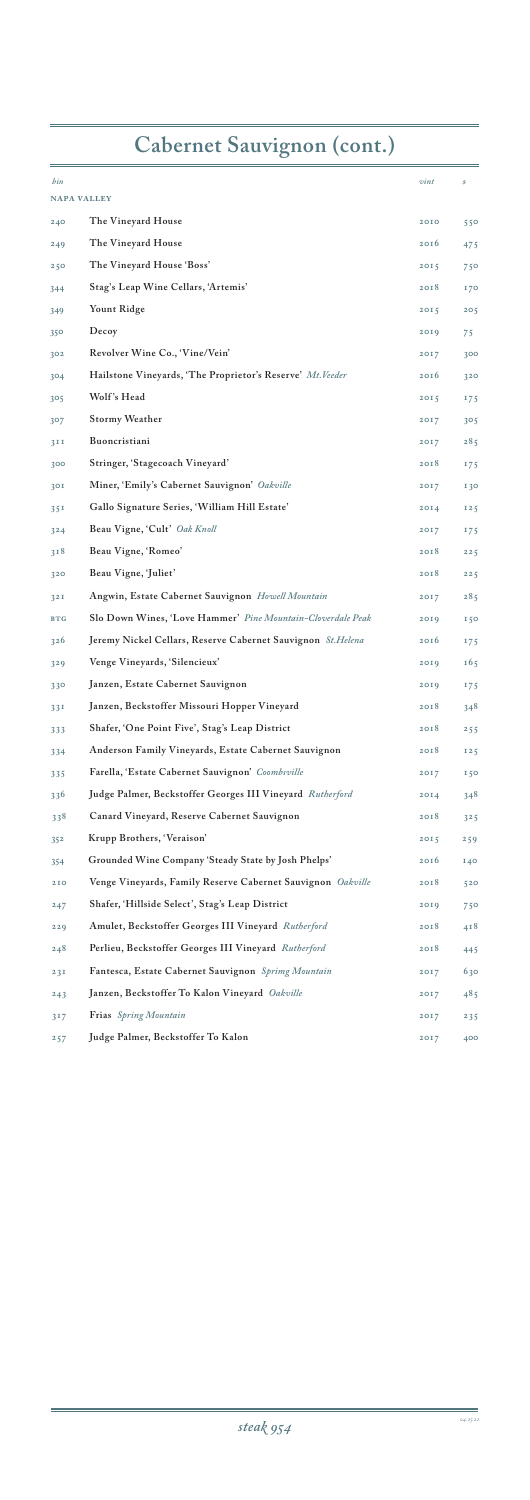|     | steak 954                                                   |      | 04.25.22   |
|-----|-------------------------------------------------------------|------|------------|
| 475 | Château Musar Bekaa Valley                                  | 2015 | 140        |
|     | <b>INTERNATIONAL</b>                                        |      |            |
| 435 | Sodaro, Estate Red                                          | 2013 | 198        |
| 432 | Caliza "Cohort'                                             | 2015 | 125        |
| 424 | Crown Point, 'Relevant', Happy Canyon of S. Barbara         | 2018 | 198        |
| 423 | Tablas Creek, 'Patelin de Tablas' Paso Robles               | 2019 | 80         |
| 422 | Law Estate, 'Sagacious' Paso Robles                         | 2018 | <b>180</b> |
| 42I | Bonny Doon Vineyard, 'Le Cigare Volant'                     | 2019 | <b>I20</b> |
|     | <b>CENTRAL COAST</b>                                        |      |            |
| 430 | Cain, "Cain Concept"                                        | 2013 | 200        |
| 429 | Frias Spring Mountain                                       | 2017 | 235        |
| 427 | The Crane Assembly, G.B.Crane Vineyard 'El Coco', St.Helena | 2019 | 250        |
| 426 | Cerro, Proprietary Red Wine                                 | 2017 | 108        |
| 425 | Markham Vineyards, 'The Altruist'                           | 2017 | <b>108</b> |

| <b>Red Blends</b> |                                                  |                  |            |
|-------------------|--------------------------------------------------|------------------|------------|
| bin               |                                                  | vint             | \$         |
|                   | <b>WASHINGTON STATE</b>                          |                  |            |
| 402               | Owen Roe, 'Abbot's Table' Columbia Valley        | 2019             | 70         |
| 403               | Pepper Bridge, 'Trine' Walla Walla Valley        | 20I4             | 165        |
| 404               | Seven Hills, 'Ciel du Cheval' Red Mountain       | 2015             | 150        |
|                   | <b>CALIFORNIA</b>                                |                  |            |
| 410               | Orin Swift, 'Machete'                            | 20I8             | 148        |
| 406               | Orin Swift, 'Abstract'                           | 2019             | 125        |
| 400               | The Prisoner                                     | 2019             | <b>IIO</b> |
| 401               | Orin Swift '8 Years in the Desert'               | 2019             | <b>IIO</b> |
| 405               | Neyers, 'Sage Canyon'                            | 20I8             | <b>IOO</b> |
| 208               | Sine Qua Non, 'Le Chemin Vers L'Hérésie'         | 2015             | 555        |
| 209               | Sine Qua Non, "Raisel"                           | 20Ib             | 555        |
| 2II               | Sine Qua Non, "Trouver L'Arène"                  | 2015             | 555        |
| 2T2               | Sine Qua Non, "Distenta I", Grenache Blend       | 20I9             | 530        |
| 2I <sub>4</sub>   | Sine Qua Non, "Distenta I", Syrah Blend          | 20I9             | 530        |
|                   | <b>SONOMA COUNTY</b>                             |                  |            |
| 407               | Chalk Hill 'Estate Red'                          | 2017             | 160        |
| 43I               | Aperture Sonoma County                           | 2019             | 135        |
|                   | <b>NAPA VALLEY</b>                               |                  |            |
| 200               | Opus One                                         | 2018             | 800        |
| 213               | <b>Amuse Bouche</b>                              | 2010             | 790        |
| 408               | Anderson's Conn Valley Vineyards, 'Right Bank'   | 2018             | 175        |
| 430               | Andronicus                                       | 2019             | 85         |
| 409               | B.V., 'Tapestry', 'Reserve'                      | 2017             | 155        |
| 216               | Checkerboard Vineyards, 'King's Row' Calistoga   | 2017             | 400        |
| 217               | Checkerboard Vineyards, 'Checkerboard' Calistoga | 2017             | 690        |
| 218               | Continuum                                        | 2019             | 600        |
| 416               | Ellman Family Vineyards, 'Brother's Blend'       | 2018             | 250        |
| 219               | Harlan Estate                                    | 2017             | 2500       |
| 220               | Joseph Phelps, 'Insignia'                        | 2017             | 600        |
| 4 <sup>II</sup>   | Cain, 'Cain Five' Spring Mountain District       | 20Ib             | $3^{15}$   |
| 418               | Orin Swift, 'Papillon'                           | 20I9             | 175        |
| 22I               | Lewis Cellar                                     | 2015             | 475        |
| 222               | Merryvale, 'Profile'                             | 2010             | 500        |
| 215               | Merryvale, 'Profile'                             | 2016             | 435        |
| 419               | Pahlmeyer, 'Proprietary Red'                     | 20I6             | 405        |
| 420               | Terlato Vineyards, 'Episode'                     | 2010             | 420        |
| 428               | Trinchero 'Forte'                                | 20I <sub>4</sub> | 148        |
| 433               | Pahlmeyer 'Jayson'                               | 20I8             | 175        |
| 434               | Mending Wall "Mortar and Stone"                  | 20I8             | 135        |
| 412               | Tuck Beckstoffer, 'Dancing Hares'                | 2017             | 348        |
| 4 <sub>13</sub>   | Venge, 'Scout's Honor'                           | 2019             | 125        |
| 415               | Groth, 'Oakcross', Oakville                      | 2018             | 235        |
| 417               | Miner, 'The Oracle'                              | 2015             | 265        |
| 414               | Fantesca, 'All Great Things'                     | 2017             | $3^{2}5$   |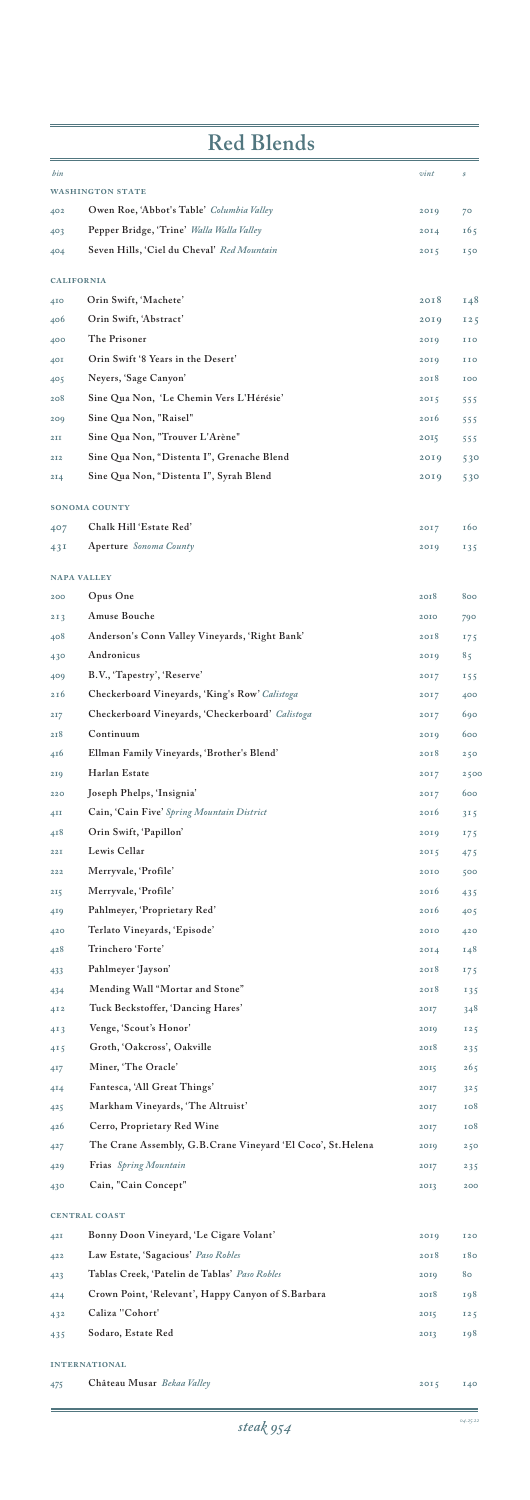| 520 | Darioush Napa Valley, CA                        | 2018 | 180             |
|-----|-------------------------------------------------|------|-----------------|
| 52I | Duckhorn Vineyards Napa Valley, CA              | 2018 | <b>I20</b>      |
| 522 | Decoy Sonoma, CA                                | 2019 | 75              |
| 523 | Frog's Leap Rutherford, CA                      | 2019 | IIO             |
| 525 | J. Bookwalter, 'Foreshadow' Columbia Valley, WA | 2013 | II5             |
| 527 | Northstar Columbia Valley, WA                   | 2015 | 130             |
| 529 | Plumpjack Napa Valley, CA                       | 2018 | 165             |
| 531 | Rombauer Carneros, CA                           | 2018 | IO <sub>5</sub> |
| 532 | Larry Hyde Napa Valley, CA                      | 2016 | 190             |
| 533 | Revolver Wine Co., 'The Divva' Napa Valley      | 2017 | 148             |
| 534 | Peju Napa Valley                                | 2018 | 88              |
| 524 | <b>Provenance</b> Napa Valley                   | 2016 | 125             |
| 535 | Paradigm Napa Valley                            | 2018 | 148             |
|     |                                                 |      |                 |

## **Merlot**

<u> 1980 - Johann Barbara, martxa a</u>

| <b>OREGON</b>     |                                                                  |      |            |
|-------------------|------------------------------------------------------------------|------|------------|
| 552               | Beaux Frères Eola-Amity Hills                                    | 2019 | <b>150</b> |
| 553               | Chapter 24, 'The Last Chapter' Willamette Valley                 | 2019 | 205        |
| 554               | David Paige Wines Chehalem Mountains                             | 2018 | 150        |
| 560               | Shea Wine Cellars 'Estate'                                       | 2020 | <b>IIO</b> |
| 561               | Whole Cluster Willamette Valley                                  | 2020 | 80         |
| 562               | Lange <i>Willamette Valley</i>                                   | 2018 | 148        |
| <b>CALIFORNIA</b> |                                                                  |      |            |
| 570               | Belle Glos, 'Clark and Telephone' Santa Maria Valley             | 2020 | <b>170</b> |
| 57 <sup>1</sup>   | Wayfarer 'Mother Rock', Fort Ross Seaview, Sonoma                | 2013 | 275        |
| 572               | Fantesca, 'King Richard's Reserve', Russian River Valley, Sonoma | 2017 | 248        |
| 574               | Davies Vineyards, 'Ferrington Vineyard' Anderson Valley          | 2019 | 135        |
| 575               | Emeritus, 'Hallberg Ranch' Russian River Valley, Sonoma          | 20I8 | 150        |
| 576               | <b>Flowers</b> Sonoma Coast                                      | 2019 | 130        |
| 593               | Guarachi 'Sun Chase Vineyard' Petaluma Gap, Sonoma               | 2018 | <b>170</b> |
| 577               | Hanzell, 'Sebella' Sonoma Coast                                  | 2020 | 80         |
| 579               | Paul Hobbs, 'Crossbarn' Sonoma Coast                             | 2018 | IOO        |

| 580 | Sanguis, 'Loner R11-a' Sta. Rita Hills                  | 2013 | 215             |
|-----|---------------------------------------------------------|------|-----------------|
| 582 | Soliste, 'Sonatera Vineyard', 'T-Block' Sonoma Coast    | 2012 | 200             |
| 583 | Talbott, 'Sleepy Hollow Vineyard' Santa Lucia Highlands | 2017 | IO <sub>5</sub> |
| 586 | ZD Wines, Carneros                                      | 2019 | 135             |
| 587 | Etude, 'Grace Benoist Ranch' Carneros                   | 2018 | IIO             |
| 592 | Sequana Arroyo Seco, Monterey                           | 2019 | IIO             |
| 594 | Kosta Browne Sonoma Coast                               | 2019 | 230             |
| 595 | Larry Hyde Napa Valley                                  | 2015 | 160             |
| 596 | Savoy Estate "Fel" Anderson Valley                      | 2018 | 150             |
| 585 | Walt, "Blue Jay" Anderson Valley, Sonoma                | 2020 | <b>I2O</b>      |
| 597 | Merryvale Carneros                                      | 2019 | 178             |
| 598 | Orin Swift, "L'Usine"                                   | 2018 | 298             |
|     | <b>NEW ZEALAND</b>                                      |      |                 |
| 590 | Cloudy Bay Marlborough                                  | 2013 | 130             |
| 591 | Craggy Range Martinborough                              | 2019 | <b>I2O</b>      |
|     |                                                         |      |                 |

## **Pinot Noir**

# **American Reds**

| bin |                                                          | vint | S.  |
|-----|----------------------------------------------------------|------|-----|
| 383 | Revolver Wine Co., 'The Fury' Cabernet Franc Napa Valley | 20I8 | 145 |
| 384 | Buoncristiani, Estate Malbec Napa Valley                 | 2018 | 175 |
| 385 | The Vineyard House, Cabernet Franc                       | 2015 | 348 |
| 25I | Devil Proof, 'Farrow Ranch', Malbec Alexander Valley     | 2019 | 585 |
|     |                                                          |      |     |

## **Zinfandel**

| 545 | Acre Napa Valley, CA                                 | 20I7 | 80         |
|-----|------------------------------------------------------|------|------------|
| 546 | Baca, Home Base Dry Creek Valley, Sonoma             | 20I8 | <b>100</b> |
| 547 | Storybook Mountain Vinayards Mayacamas Range, Sonoma | 20I8 | II5        |
| 549 | Seghesio, 'Home Ranch' Sonoma                        | 20I7 | 130        |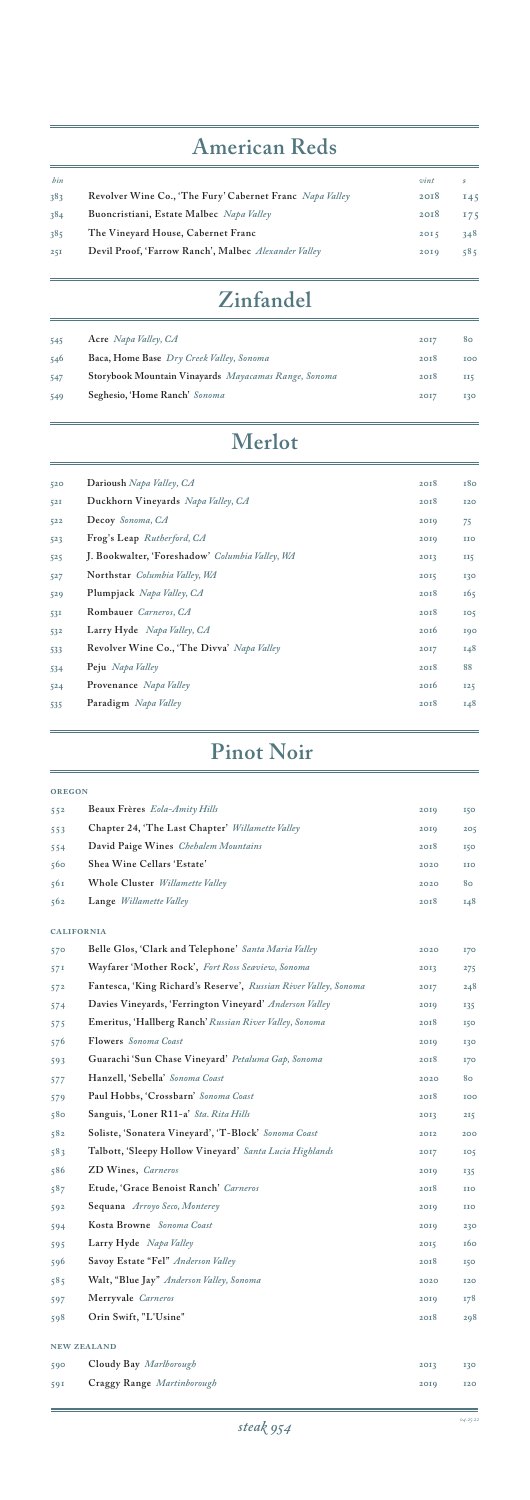| 640        | Château Cantemerle, 'Les Allees de Cantemerle' Haut-Medoc | 20I6             | 90  |
|------------|-----------------------------------------------------------|------------------|-----|
| 64I        | Château Margaux, Margaux du Château Margaux               | 20I <sub>A</sub> | 295 |
| <b>BTG</b> | Chateau St Julien Bordeaux Superiore                      | 2018             | 70  |

| 63I | Châteu Beau-Site, Saint - Estèphe                                 | 20I6 | 130             |
|-----|-------------------------------------------------------------------|------|-----------------|
| 632 | Château Carbonnieux Pessac Leognan                                | 20I8 | 180             |
| 228 | Château Cos d'Estournel, Saint – Estèphe                          | 2006 | 699             |
| 230 | Château Pichon-Longueville Comtesse de Lalande Pauillac           | 2017 | 585             |
| 633 | Château Lassègue, St. Emilion Grand Cru                           | 20I8 | 200             |
| 634 | Château Brane-Cantenac 'Margaux de Brane'                         | 2017 | 130             |
| 635 | Château Beychevelle 'Le Haut-Médoc de Beychevelle'                | 2017 | IOO             |
| 636 | Château Pichon-Longueville Reserve de la Comtesse <i>Pauillac</i> | 2017 | 195             |
| 237 | Château Brane-Cantenac Margaux                                    | 2005 | 500             |
| 637 | Château Cantemerle Haut-Medoc                                     | 2015 | <b>168</b>      |
| 638 | Château Batailley Pauillac                                        | 20I5 | 250             |
| 639 | Château Armens St. Emilion Grand Cru Classe'                      | 20I8 | IO <sub>5</sub> |

## **Bordeaux**

#### **Côte de Nuits**

| 60I               | Domaine René Leclerc, Gevrey Chambertin 1er Cru, 'Les Champeaux'    | 20I9 | 335        |
|-------------------|---------------------------------------------------------------------|------|------------|
| 602               | Domaine Rene Leclerc, Gevrey Chambertain                            | 2019 | 220        |
| 603               | Thibault Liger-Belaire, Borgogne                                    | 2016 | 198        |
| 604               | Domaine Alain Michelot, Nuits-Saint-Georges 1er Cru, 'La Richemone' | 2015 | 250        |
| 223               | Sylvain Cathiard, Romanée-St.-Vivant Grand Cru                      | 2005 | 7000       |
| 224               | Domaine de la Vougeraie, Clos de Vougeot Grand Cru                  | 20I4 | 435        |
| 225               | Domaine de la Romanée Conti, Grand Echézeaux, Grand Cru             | 2015 | 3200       |
| 226               | Domaine Francois Lamarche, Echézeaux Grand Cru                      | 2014 | 405        |
| 227               | Domaine de la Romanée Conti, Romanée-St.-Vivant Grand Cru           | 2015 | 4200       |
| 252               | Domaine Dujac, Clos de La Roche                                     | 2019 | 1500       |
| 253               | Domaine Dujac, Gevrey Chambertain 1er Cru "Aux Combottes"           | 2019 | 900        |
| 254               | Domaine Dujac, Morey St. Denis                                      | 2019 | 425        |
| 255               | Thibault Liger-Belair, Chambolle Musigny                            | 2018 | 420        |
| 256               | Thibault Liger-Belair, Nuits-Saint-Georges, "Les Saint Georges      | 2017 | 550        |
|                   | <b>CÔTE DE BEAUNE</b>                                               |      |            |
| 606               | Bouchard Père et Fils, Savigny-les-Beaune                           | 20I9 | <b>I20</b> |
| 607               | Louis Latour, Volnay                                                | 2017 | <b>190</b> |
| 609               | Domaine Paul Pernot Beaune Rouge 1er Cru "Teurons"                  | 2017 | 185        |
| <b>BEAUJOLAIS</b> |                                                                     |      |            |
| 611               | Boisen-Barbet Château de Fleurie 'Fleurie'                          | 20I9 | 90         |
|                   |                                                                     |      |            |

## **Burgundy**

| 660        | M. Chapoutier, 'La Petite Ruche', Crozes-Hermitage Northern Rhône | 20I7 | <b>IIO</b> |
|------------|-------------------------------------------------------------------|------|------------|
| 661        | Château de Beaucastel, Châteauneuf-du-Pape Southern Rhône         | 2019 | 200        |
| 662        | Saintes Pierres de Nalys, Chateauneuf-du-Pape, Southern Rhône     | 2017 | <b>150</b> |
| 663        | Domaine La Janasse, Châteauneuf-du-Pape Southern Rhône            | 2018 | 220        |
| 664        | Château La Nerthe, Châteauneuf-du-Pape Southern Rhône             | 2018 | <b>150</b> |
| 665        | Château de Saint Cosme, Côtes du Rhône Southern Rhône             | 2020 | 70         |
| <b>BTG</b> | J.L Chave, 'Selection Mon Coeur', Côtes du Rhone Southern Rhône   | 2019 | 75         |
| <b>669</b> | Shatter, Grenache Languedoc                                       | 2015 | 70         |
|            |                                                                   |      |            |

# **Rhône Valley / Languedoc-Roussillon**

| hin<br><b>WASHINGTON</b> |                                                                           | vint         | s               |  |  |  |
|--------------------------|---------------------------------------------------------------------------|--------------|-----------------|--|--|--|
| 540                      | Hedges Family Estate, 'Les Gosses Vineyard' Red Mountain                  | 20I4         | IO <sub>5</sub> |  |  |  |
| 54I                      | Long Shadows Vintners, 'Sequel' Columbia Valley                           | 2017         | 160             |  |  |  |
|                          | <b>CALIFORNIA</b>                                                         |              |                 |  |  |  |
| 542<br>543               | Cline Sonoma<br>Caymus-Suisun, 'Grand Durif' (Petite Sirah) Suisun Valley | 2018<br>2019 | 80<br>170       |  |  |  |
| 544                      | Darioush Napa Valley                                                      | 20I6         | 225             |  |  |  |
| 548                      | Buoncristiani                                                             | 20I6         | 175             |  |  |  |

# **Syrah / Petite Sirah**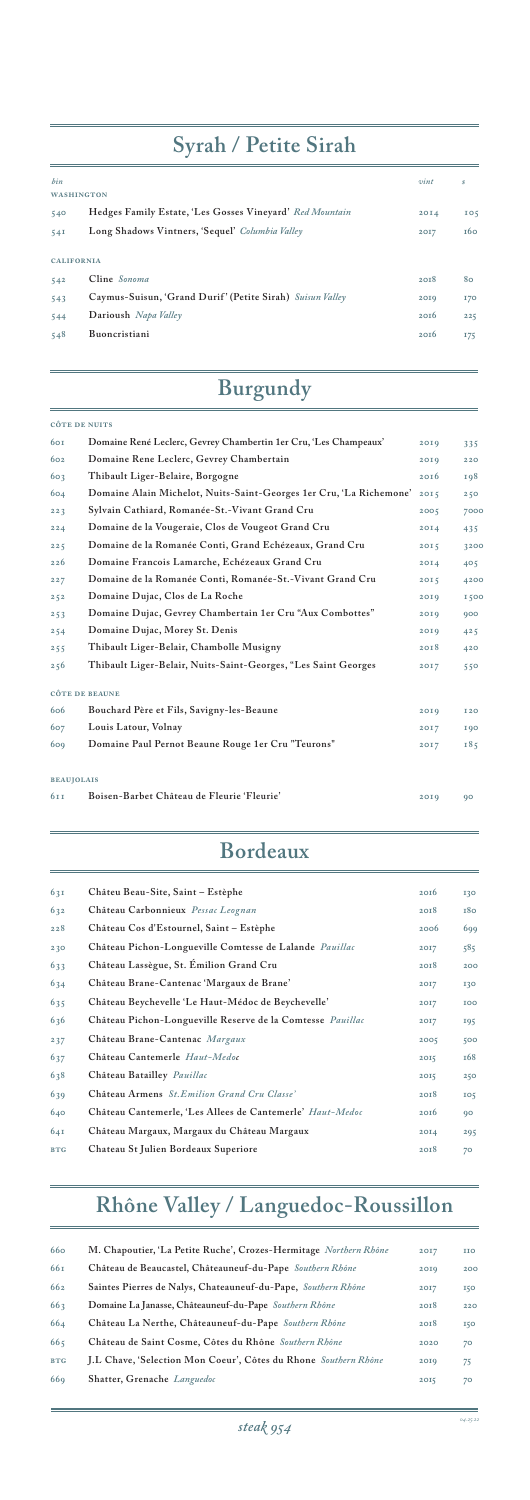| 80I | Lopez de Heredia, Rioja Reserva, 'Vina Tondonia' | 2008 158 |  |
|-----|--------------------------------------------------|----------|--|
|     | son La Dinie Alta Dinie Deseguys Wine Alberti'   | 221      |  |

| 802             | La Rioja Alta, Rioja Reserva, Vina Alberdi                         | 20Ib | 85         |
|-----------------|--------------------------------------------------------------------|------|------------|
| 804             | Bodegas Los Bermejos, Listan Negro Macerazione Carbonica Lanzarote | 2020 | 75         |
| 807             | Soliterra Heredad, Priorat Catalonia                               | 20I6 | <b>150</b> |
| 808             | Alvaro Palacios, Les Terrasses, Priorat Catalonia                  | 20I8 | <b>I20</b> |
| 809             | Ferrer Bobet, Priorat Catalonia                                    | 2017 | 135        |
| 8I <sub>I</sub> | Bodegas Vega Sicilia 'Alion' Ribera Del Duero                      | 20I8 | 255        |
| 812             | Bodega Otazu "Señorío de Otazu" Navarra                            | 2015 | 85         |
| 813             | Bodegas Volver, 'Triga' Red Blend Alicante                         | 20I7 | <b>130</b> |
| 814             | Il Puntido, Rioja Gran Reserva                                     | 2007 | 198        |
| <b>BTG</b>      | Cvne, Rioja Reserva                                                | 2017 | 80         |
|                 |                                                                    |      |            |

# **Spain**

| 820 | Rosi Schuster, Blaufrankisch Burgenland         | $2015$ 75 |  |
|-----|-------------------------------------------------|-----------|--|
| 82I | Weingut Glatzer, Zwigelt, 'Rebencuvée Carnuntum | $2015$ 60 |  |

## **Austria**

| <b>Italy</b>    |                                                                       |                  |            |
|-----------------|-----------------------------------------------------------------------|------------------|------------|
| bin             |                                                                       | vint             | \$         |
| <b>TUSCANY</b>  |                                                                       |                  |            |
| 242             | Tenuta del'Ornellaia 'L'Essenza' (Rarity)                             | 20I <sub>4</sub> | 1075       |
| 245             | Biondi-Santi, Brunello di Montalcino                                  | 2012             | 450        |
| 70I             | Brancaia, 'Tre' (Sangiovese/Merlot/Cabernet Sauvignon)                | 2018             | 70         |
| 702             | Brancaia, 'Ilatraia' (Petit Verdot/Cabernet Sauvignon/Cabernet Franc) | 2017             | 175        |
| 704             | Brunello di Montalcino, Col d'Orcia                                   | 2017             | 230        |
| 707             | Castello Banfi, 'Summus' (Cabernet Sauvignon/Syrah/Sangiovese)        | 2017             | 185        |
| 709             | Ruffino, 'Modus' (Sangiovese/Cabernet Sauvignon/Merlot)               | 2018             | 90         |
| 233             | Tenuta San Guido, Sassicaia (Cabernet Sauvignon/Cabernet)             | 2018             | 700        |
| 713             | Rosso di Montalcino, Bondi-Santi                                      | 2018             | 248        |
| 714             | Argiano Non Confunditur                                               | 2018             | 75         |
| 715             | Tenute del Cabreo 'Cabreo Il Borgo'                                   | 2018             | 125        |
| 716             | Lodovico Antinori Tenuta di Biserno 'Biserno'                         | 20I8             | 320        |
| 717             | Tenuta Sette Ponti, 'Oreno'                                           | 2017             | 195        |
| <b>PIEDMONT</b> |                                                                       |                  |            |
| 232             | Aldo Conterno, Barolo 'Romirasco'                                     | 2017             | 595        |
| 234             | La Spinetta, Barbaresco, 'Vigneto Starderi'                           | 2017             | 385        |
| 730             | Michele Chiarlo, Barbera d'Asti, 'Le Orme'                            | 20I8             | 70         |
| 736             | Giovanni Rosso, Barolo 'Serralunga'                                   | 2017             | 175        |
| 738             | Paolo Scavino, Barolo 'Monvigliero'                                   | 2017             | 200        |
| 739             | Monticelli, Barolo 'Bussia' Riserva                                   | 2013             | 225        |
| 740             | Massolino, Barolo 'Serralunga d'Alba'                                 | 2017             | 155        |
| 74I             | Elio Altare, Barolo Riserva 'Ceretta'                                 | 2015             | 320        |
| 743             | Produttori del Barbaresco, Barbaresco, 'Muncagota' Riserva            | 2016             | 275        |
| 744             | Produttori del Barbaresco, Barbaresco, 'Rio Sordo' Riserva            | 2015             | 235        |
| 745             | Sottimano, Barbaresco 'Basarin'                                       | 2018             | 198        |
| 746             | Moccagatta, Barbaresco 'Bric Balin'                                   | 2017             | 175        |
| 747             | Bartolo Mascarello, Barbera d'Alba                                    | 2019             | 235        |
| 748             | Aldo Conterno, 'Conca Tre Pile' Barbera d'Alba                        | 2018             | 125        |
| 749             | Aldo Conterno, 'Il Favot' Langhe Nebbiolo                             | 2018             | 140        |
| <b>BTG</b>      | Marchesi di Barolo, 'Sbirolo', Langhe Nebbiolo                        | 2019             | 85         |
| <b>VENETO</b>   |                                                                       |                  |            |
| 750             | Allegrini, Amarone della Valpolicella                                 | 2017             | <b>190</b> |
| 751             | Tommasi, Amarone della Valpolicella                                   | 20Ib             | 150        |
| 752             | Torre d'Orti, Amarone della Valpolicella                              | 2018             | 170        |
| 753             | Tommaso Bussola, Valpolicella Classico Superiore                      | 2015             | 125        |
| 754             | Tommaso Bussola, 'Ca del Laito' Valpolicella Ripasso                  | 20I6             | 85         |
| 755             | J. Hofstatter, Barthenau Vigna S.Urbano, Pinot Nero                   | 20I6             | 205        |
| 756             | Jermann, Pinot Nero, 'Red Angel on the Moonlight'                     | 2017             | 80         |
| <b>SICILY</b>   |                                                                       |                  |            |
|                 |                                                                       |                  |            |

| 770        | Tenuta delle Terre Nere, Etna Rosso | 2019 | 80 |
|------------|-------------------------------------|------|----|
| 77I        | Cos, Nero di Lupo Sicily            | 2019 | 90 |
| 772        | Cos, Frappato Sicily                | 2020 | 95 |
| <b>BTG</b> | Graci, Etna Rosso                   | 2019 | 80 |
|            |                                     |      |    |